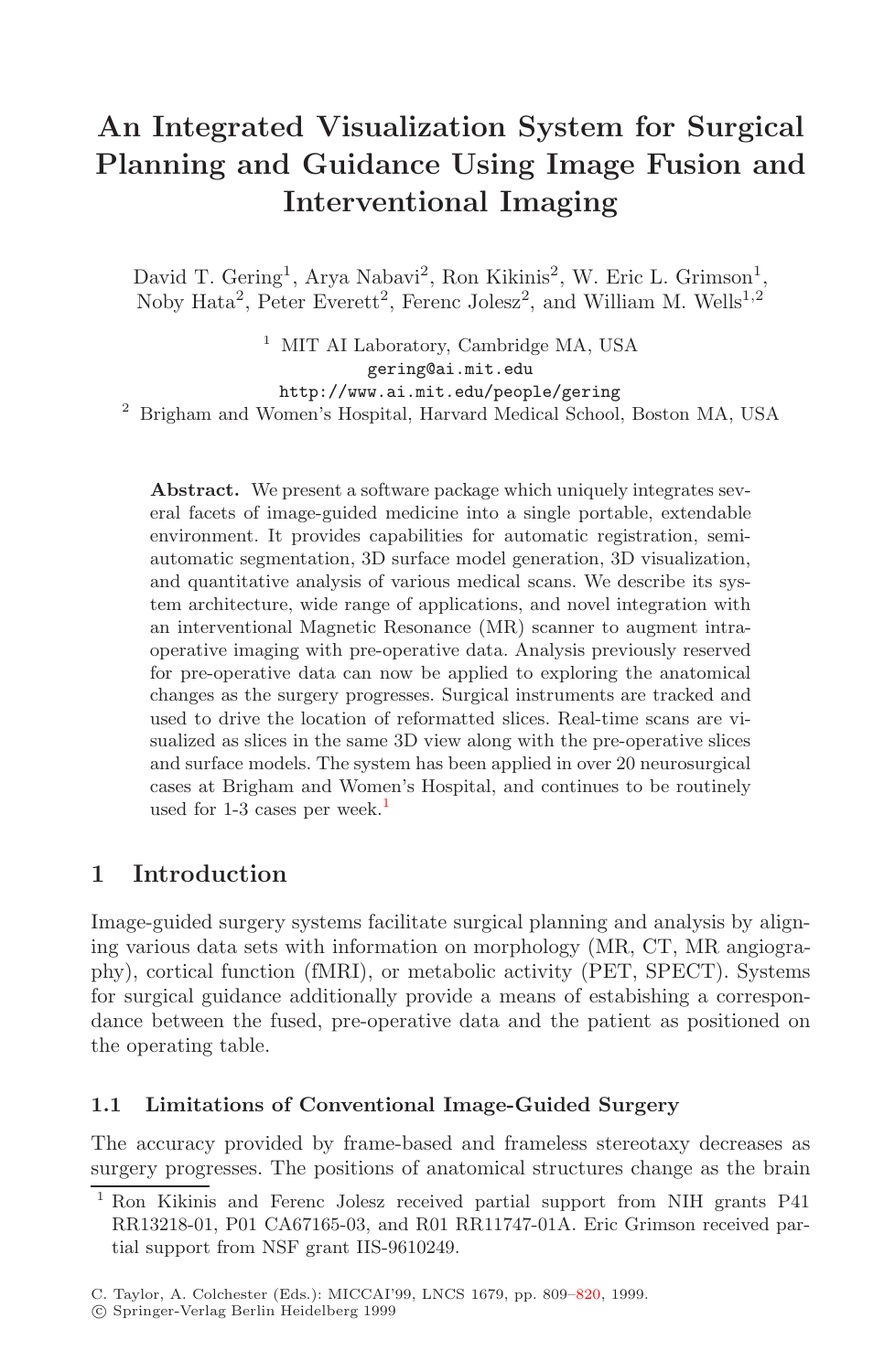swells when the skull is opened, cerebrospinal fluid (CSF) egresses, or tumor tissue is removed. Greater dynamics accompany the resection of larger or deeper tumors.

Intra-operative imaging is being developed to address these concerns and also to detect unexpected complications during surgery such as hemorrhage. Interventional imaging is typically performed with X-ray fluoroscopy or ultrasound [2]. More recently, technological developments have led to high-resolution, highcontrast 3D interventional imaging, such as interventional CT [8], and MRI [12]. Compared to the other named interventional imaging modalities, an open MR system provides the advantages of high soft-tissue contrast, a lack of radiation exposure to patient and surgeon, a clear definition of resection boundaries, and continuous access to the operative field [7].

## **1.2 Augmenting Interventional MRI with the 3D Slicer**

In order to amplify the benefits of interventional MRI, we propose augmenting the scanning component with computer software that maximizes the interactivity of an image-guided therapy system through focusing on the following five areas:

- **Image Resolution** Some anatomical structures are difficult to distinguish on interventional MR images, but are clearer on conventional, diagnostic MRI that benefit from a higher magnetic field and longer imaging times.
- **Imaging Time** For surgical guidance to be interactive, images must be acquired quickly enough to be utilized without disrupting or slowing down the procedure. Fast imaging techniques are being developed, but in general, faster imaging brings lower image quality.
- **Multi-modal Fusion** Functional and metabolic data that is acquired preoperatively could deliver increased benefit if integrated with intra-operative, anatomical information.
- **Faster Localization** Interventional MR provides the capability of planning approach trajectories by maneuvering a tracked wand and collecting images at the rate of 6-20 seconds per image. While this is valuable, an ideal interactive system needs an update rate of 10 frames per second.
- **3D Visualization** Interventional images are presently two-dimensional requiring the surgeon to mentally map the 2D images seen on a computer screen to the 3D operating field.

The 3D Slicer is a software package that addresses the aforementioned areas. Image resolution, imaging time, and localization are improved by performing real-time re-slicing of both pre-operative and intra-operative data sets, and displaying them for simultaneous review. Multi-modal information is incorporated through automatic registration. The 3D Slicer features a computer graphics display that offers the flexibility to see the situation from viewpoints not physically possible. It has the ability to "fly through" virtual data to facilitate the understanding of complex situations, and aid in avoiding damage to healthy tissue.

After testing basic concepts in a clinical trial described in [5], the system was redesigned from scratch. The important developments we report here are the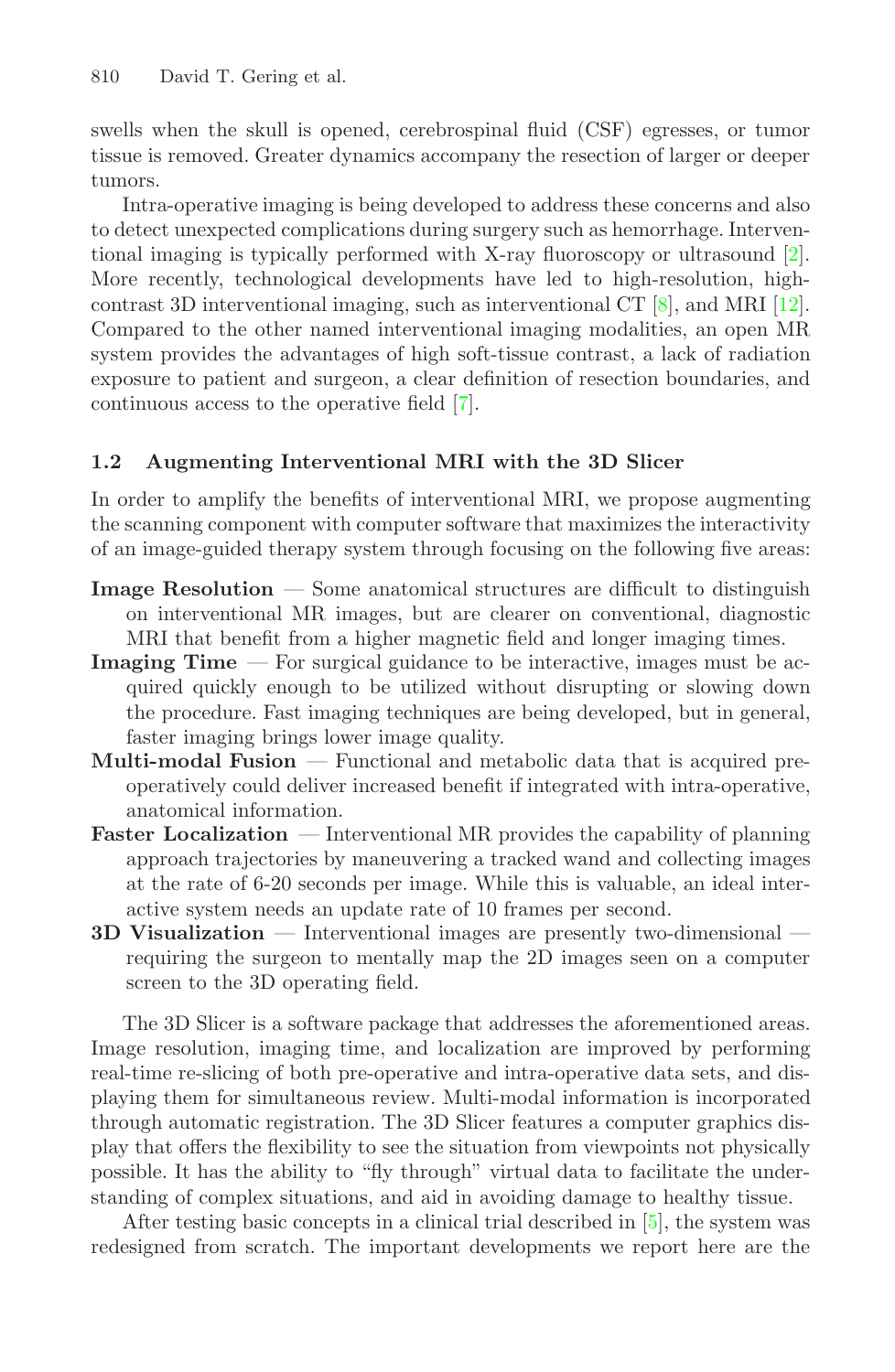lessons learned in engineering of the system into an effective and frequently-used surgical tool, and the experiences of using the system in a variety of applications.

### **2 System Architecture**

#### **2.1 Development Platforms**

We developed the 3D Slicer on top of the OpenGL graphics library using the Visualization Toolkit (VTK) [13] for processing, and the Tcl/Tk scripting language for the user interface. VTK provides a set of objects written in C++ that can be chained together to form a data-processing pipeline. Pipelined processing maximizes interactivity because the output of each stage is stored in memory, and any update from user-interface controls triggers a change at a minimal depth into the pipeline. We added several classes to VTK by deriving them from existing, documented classes, which results in well-defined inputs and outputs. Appropriately coded classes handle multiple data types and multi-threading. We run the 3D Slicer on PCs running Windows and Sun workstations running Solaris.

#### **2.2 Visualization**

**Reformatting:** We visualize volume data (3D array of voxels) through Multi-Plane Reformatting (MPR). A reformatted image is derived by arbitrarily orienting a plane in 3D space, and assigning values to each 2D pixel of the plane by interpolating the 3D voxels of the volume data intersected by the plane. We reformat up to three slices at once with independent orientations, in real time. Slices can be arbitrarily oblique, or orthogonal and oriented relative to either the coordinate frame of the scanner or the tracked pointing device. Some radiological applications insist on minimum interpolation, and so we provided additional orientation options that generate orthogonal slices relative to the data itself rather than the coordinate frame it has been registered to.

**Multiple Volumes on the Same Slice:** Each reformatted slice may be generated from any of the available data sets. For example, one slice could be reformatted from preoperative SPGR, a second slice could be reformatted from preoperative T2-weighted MRI, and a third slice could display the images that are being scanned in real time. We extended reformatting to slice through both anatomical and functional volumes of data simultaneously. Each slice is the composite of a background layer, foreground layer, and label layer. The background image is typically gray-scaled anatomical data, and the optional foreground can be colored, functional information. The foreground layer is overlaid on the background layer with an adjustable opacity to form the image that is displayed on the slice. As for the third layer, the output of image segmentation is a label map where each voxel is assigned an integer label according to the segmented structure it belongs to. The boundaries of each of these structures can optionally be drawn in color on the image.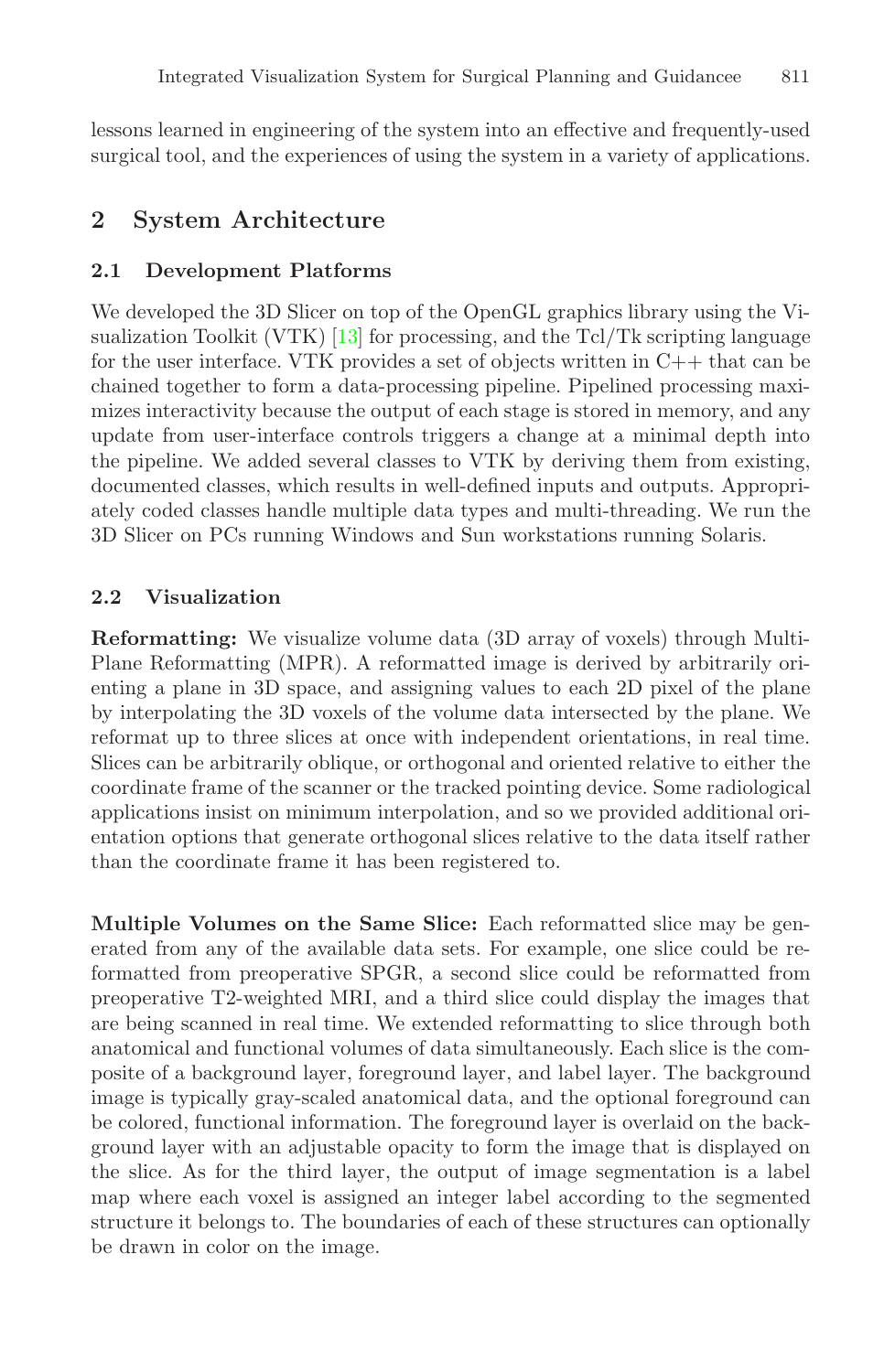**Display Windows:** There is an image-processing pipeline for each slice that takes 3D volume data as input, computes a fast reformat using integer math to create 2D data, converts from scalar values to screen colors, overlays the foreground layer on the background layer, and draws cursors and annotation. The output images are displayed in 2D image windows (one for each slice) and texture-mapped onto graphics planes that are correctly positioned in 3D space and rendered in a 3D view. We found that users often need to vary their focus between the 2D images and the 3D rendering. We provided three different methods in attempting to create a convenient interface for all users. First, there is a foveal view in the form of a 2D window that provides a magnified version of the area around the cursor. Second, each 2D image may be zoomed independently. Third, the display mode may be set to show a huge 3D view, a large 3D view and the three 256x256 2D images, or all 4 windows set to size 512x512.

**Surface Models:** Surface models of key anatomical structures can be visualized in the 3D view along with the reformatted slices. Our surgical colleagues like to see a portion of the skin as a landmark, so we allow for the slice planes to selectively clip away the skin model to reveal other unclipped models beneath, such as a tumor or physiologically critical structures like blood vessels, as well as the respective image planes. In cases where the tumor is near the eloquent cortex, such as centers of speech or motor processing, functional models are included to illustrate their proximity to tumor tissue. These models display the 3D structure of a detected correlation of functional response. Each model is colored differently (and consistently between cases), and rendered with adjustable opacity (Figure 1). We also support applications that require varying a model's color along its surface to visualize a property, such as bladder wall thickness, for example.

**Trajectory Assistance:** In addition to slices and models, the locator (a tracked wand or surgical instrument) is also rendered as a cylinder in 3D space at its correct location and orientation. The software can also provide means for assisted trajectory planning and guidance. Once a low-contrast target is identified using near real-time imaging, it is sometimes difficult to quickly find it again. This can be simply avoided by marking the probe's position with a bright red sphere on the 3D display, so the location can be easily returned to.

Trajectory assistance is achieved through marking the point of entry with one sphere, and the target tissue with another sphere, and rendering a cylinder between the two points. Thus the surgeon has only to align the rendered locator with the target in a video-game-like exercise to find the planned approach.

## **2.3 Multi-modal Registration**

The 3D Slicer supports rigid, manual registration by allowing the user to specify which volume to move, and then intuitively translate and rotate that data set by clicking and dragging on the images in the 2D windows. The reference volume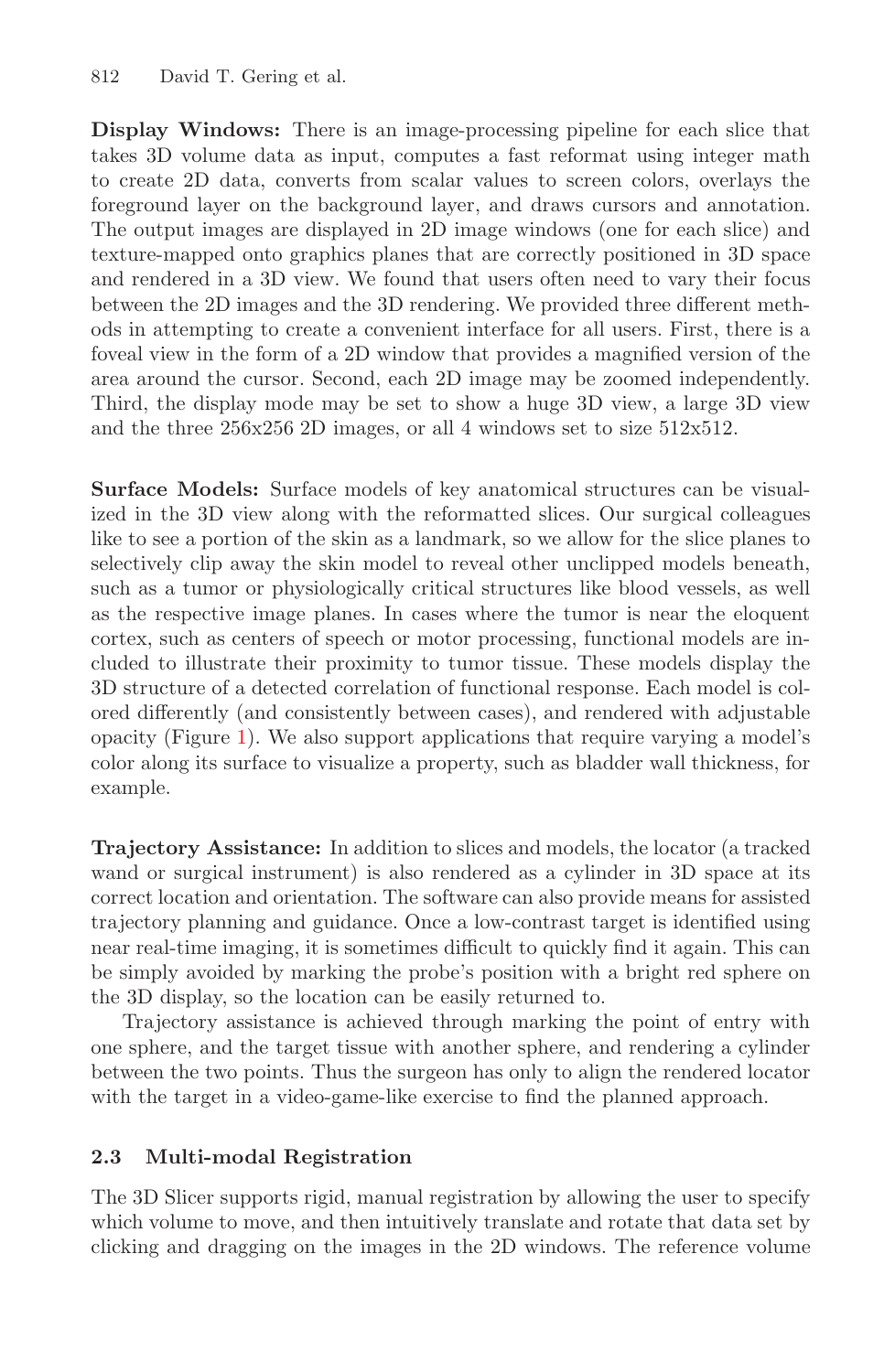can be displayed as the background layer of the slices, and the registered volume can be displayed translucently as the foreground layer. Furthermore, with one button click, the result of manual registration can be used as an initial pose for automatic registration by maximization of mutual information [16]. This method is of general utility, and other implementations of it have performed well in an NIH-sponsored test [6]. The registration capability is implemented as a separate process that communicates with the 3D Slicer through the use of MRML files as described below.

#### **2.4 Volume Editor**

Volumetric data can be semi-automatically segmented using the 3D Slicer's suite of editing tools. Effects such as thresholding, morphological operations, islandremoval (erasing small groupings of similar pixels), measuring the size of islands, cropping, and free-hand drawing of polygons, lines, or points can be applied to the data on a 3D or slice-by-slice basis. We found it very helpful to users to allow the slice-by-slice editing to be administered on either axial, coronal, or sagittal slices merely by clicking on the appropriate slice. Each effect may be applied to either the *original* volume, or a *working* volume. Multiple editing effects may be applied to the working volume, and when finished, the working volume may be merged with a *composite* volume to overlay smaller structures onto larger ones.

For example, we segment skin automatically from an MR scan by applying a threshold at the first trough of the histogram (where the noise and signal lobes overlap) and storing the binary output in the working volume. We then remove islands in the working volume, and finish with an erosion and dilation to smooth the edges, as was performed in the making of Figure 1. This working volume is then copied to the composite volume. Next, segmentation of the brain can be performed in the working volume, and all non-zero voxels of the working volume can overwrite the composite volume to form a combination of skin and brain. A strength of our system is that effects can be visualized by overlaying the working volume translucently on the original volume and explored in the 3D view.

Through a modular architecture that exploits  $C++$  inheritance, other researchers can easily add new segmentation tools to this suite.

#### **2.5 Model Generation**

The output of the segmentation process is a set of label maps, where pixels take on values corresponding to tissue type. The bounding surfaces of the label maps are extracted and represented as a collection of triangles using marching cubes. Decimation reduces the number of triangles to a quantity that can be more quickly rendered with little observable loss in detail [14]. For example, a typical brain surface is reduced from approximately 500,000 triangles to 150,000.

We found it helpful to have the 3D Slicer call a separate process to generate the models so that sets of many models could be performed as a batch job in the background while the user continues to use the 3D Slicer for other tasks. Model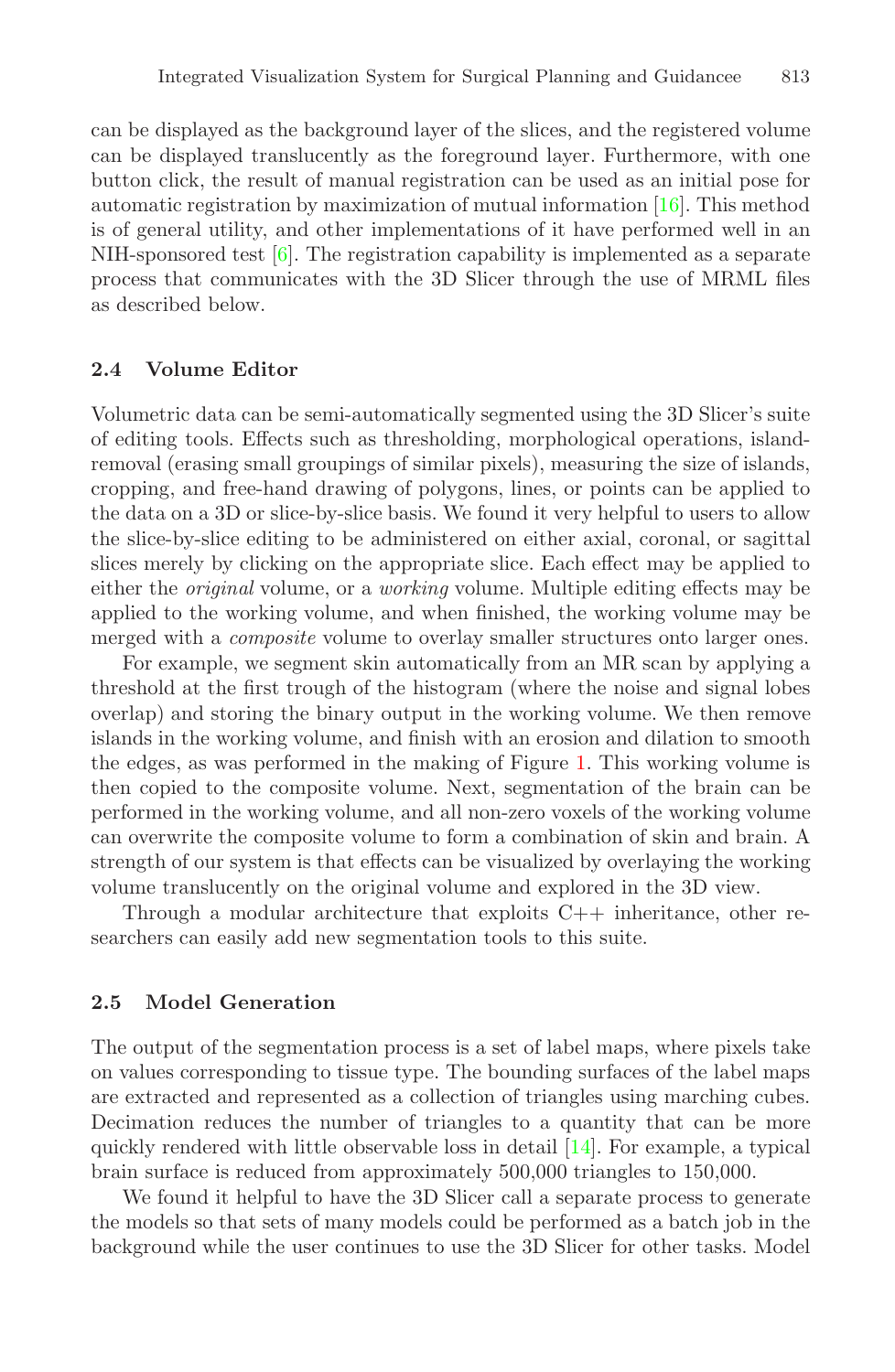generation can be run on another machine with more memory and the user is emailed when the job is complete so the models can be viewed in the 3D Slicer.

#### **2.6 Measurements**

The 3D Slicer facilitates several types of quantitative measurements that may be made in 3D space. One can click on a particular surface model to measure its surface area or volume. Markers can be positioned on the surface models and slice planes by clicking on the 3D view, and then the distances or angles between markers can be measured.

#### **2.7 Image-Guided Surgery**

We integrated the 3D Slicer with the interventional MR system (Signa SP, GE Medical Systems, Milwaukee, WI) to form a computerized surgical assistant. The location of the imaging plane can be specified with an optical tracking system (Image Guided Technologies, Boulder, CO), which we will refer to as the *locator*. Light-emitting diodes affixed to a locator are tracked by 3 CCD cameras that are attached to a rail above the operating field. The spatial relationship of the instrument relative to the scanner is reported as both a position and an orientation with an update rate of approximately 10 Hz.

The Signa SP console and the Signa SP imaging workstation have a network connection with a TCP/IP interface by which we added a visualization workstation (Ultra 30, Sun Microsystems, Mountain View, CA) running the 3D Slicer. The 3D Slicer connects through a socket to a server we created on the SP imaging workstation. Whenever the locator's position or orientation updates, or a new image is scanned, the server sends the new data. The server is concurrent so that when the 3D Slicer opens a connection to it, the server spawns a child process to perform the actual serving, and the parent server goes to sleep. This way, if the server crashes, the 3D Slicer merely reconnects to the sleeping parent, and the surgery can continue uninterrupted.

The visualization workstation contains two Sun Creator3D graphics accelerator cards. One drives the 20 inch display placed in the control area of the surgical suite. The other card outputs only the 3D view and no control panels. Its signal is converted to NTSC TV and displayed on an LCD panel in the scanner gantry.

#### **2.8 Medical Reality Modelling Language**

Visualizing medical data involves combining various data sets collected in various geometric locations into a single scene, and exploring the scene interactively. A scene is created from a variety of volume data sets, surface models derived from those volumes, and transformations derived from 3D registrations of both the volumes and models. We have found that the proper coordination of these items is easiest to obtain by the use of a hierarchical modeling paradigm as exemplified by the modeling systems and languages of graphics and CAD/CAM.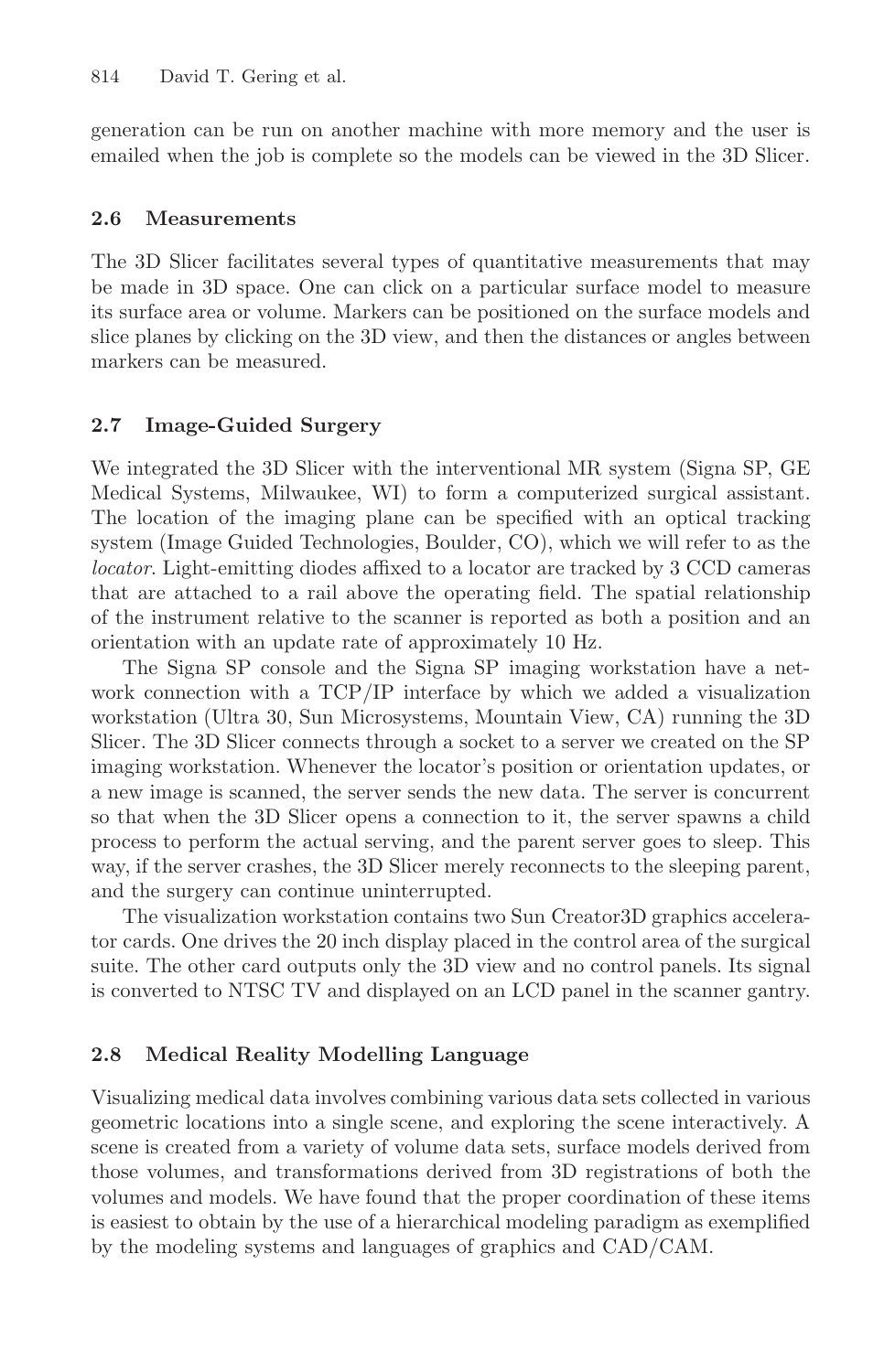Toward this end, we created a novel file format: the Medical Reality Modeling Language (MRML). MRML files are not a copy of the data in another format. Instead, a MRML file describes where the data is stored so the data can remain in its original format and location. Second, a MRML file describes how to position the data sets relative to each other in 3D space. Third, a MRML file describes how to display the data by specifying parameters for rendering and coloring.

A scene is represented in MRML as a tree-like graph where volumes, models, the coordinate transforms between them, and other items are the nodes in the graph. Each node has attributes for specifying its data. Transforms along each branch are concatenated to form a composite transform applied to the leaf node.

#### **3 Results**

To evaluate the performance and utility of the 3D Slicer, we have applied it in a variety of applications including guiding biopsies and craniotomies in the operating room, offering diagnostic visualization and surgical planning in the clinic, and facilitating research into brain shift and volumetric studies in the lab. While extensive details of the applications and their procedures will be reported in medical specialty venues, we include illustrative summaries here.

#### **3.1 Pre-operative Planning**

Outside of the operating room, the 3D Slicer is routinely relied upon as a standalone tool for analysis and planning. A vitally important component of neurosurgical planning is plotting an approach trajectory that avoids critical structures such as the blood vessels and the motor cortex. Tumors can either infiltrate functional tissue or push it aside, and a tumor that intricately invades eloquent cortex can be considered inoperable for the sake of preserving the quality of life rather than longevity. In the case shown in Figure 1, a functional MRI exam was registered to an anatomical exam. Surface models of the skin and tumor were constructed from the anatomical exam, and models of the motor cortex, and areas for auditory verb generation and visual verb generation were constructed from the fMRI. The same three slices that are visible in the 3D view are displayed as cross-sections at the bottom. The volumetric form of the fMRI results are overlaid in color on the grayscale, anatomical images.

This patient had a tumor in Broca's area on the left side of the brain where 96% of speech is generally processed. The functional MRI exam was administered to ascertain whether the tumor tissue had infiltrated the eloquent cortex. The 3D Slicer's integrated 3D view clearly demonstrated that the speech activity migrated to the right side, proving the operability of this lesion. It is interesting to note that although the 3D Slicer was scheduled for use only in pre-operative planning for this patient, the surgeon came out of the operating room halfway through the surgery to view the 3D Slicer again.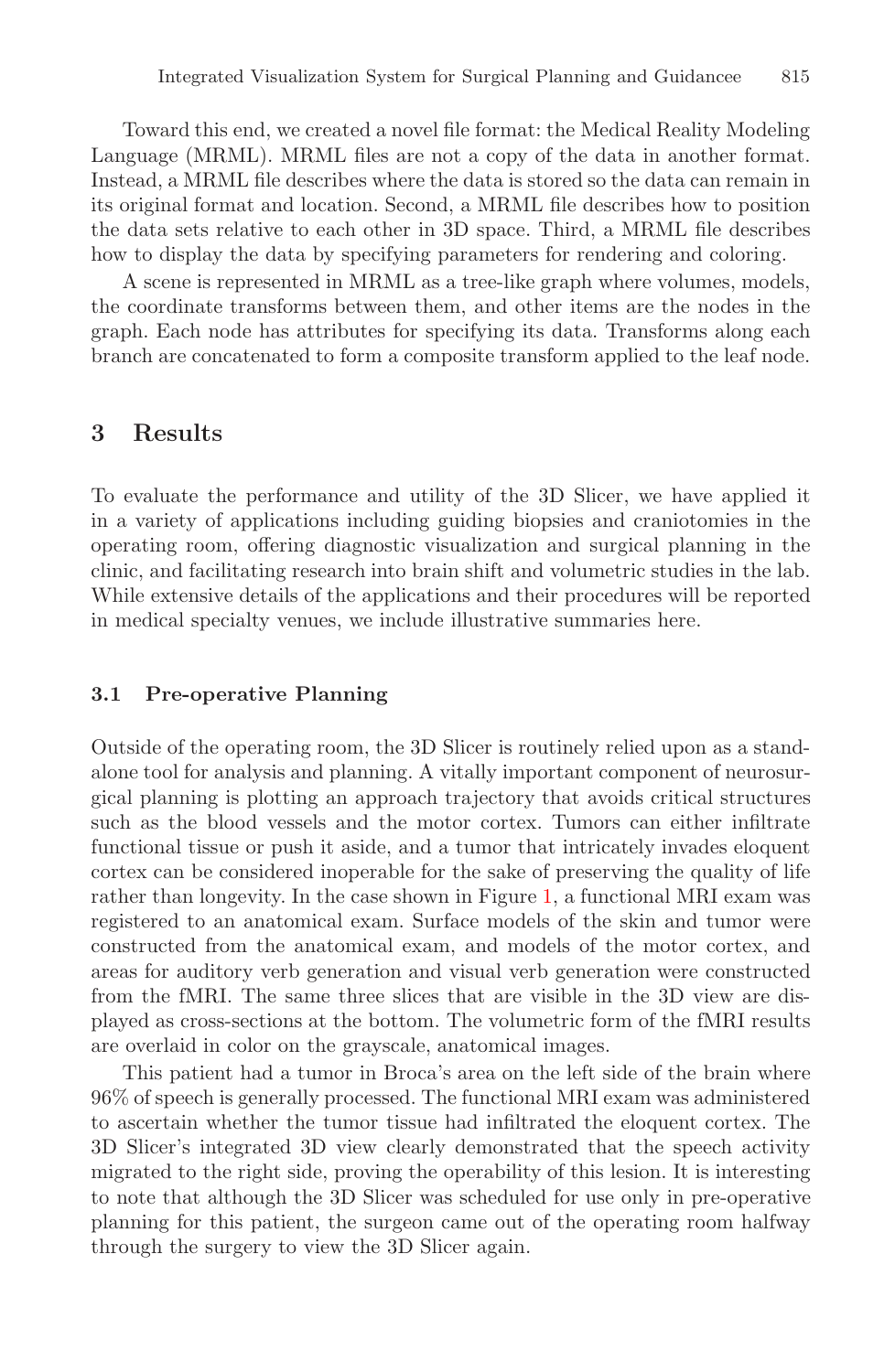#### **3.2 Surgical Guidance**

After several clinical trials during development, we have used the 3D Slicer as a navigational tool in 22 cases between January and May of 1999. This initial feasibility phase proved the 3D Slicer to be a stable and reliable application. As we apply the 3D Slicer on a routine basis, a clinical evaluation of its influence on surgical decision making and resection control is being conducted.

The 3D Slicer is set-up and tested for about 5 minutes before the patient enters the MR. After the patient is positioned within the interventional MRI, an initial 3D volume is acquired. For cases in which pre-operative data sets have been fused, a second rigid registration using mutual information relates the preoperative data sets to this new volume in order to align them with the coordinate frame of the interventional MR scanner.

The surgeon points at his intended craniotomy at various angles. As the tracked pointer moves within the surgical field, it is rendered in the 3D view, and the reformatted slice planes follow its position, sweeping through the volumes. The surgeon verifies, and in one case to date, alters, the planned approach by visualizing it on the display relative to all the surface models of critical structures. Reformatted images can be automatically generated along this path with the click of one button. A single 2D view cannot reveal all hazards, but when two slices are reformatted in the plane of the locator, yet perpendicular to each other, multiple hazards in 3D space may be seen simultaneously.

Cerebrospinal fluid leakage as well as tumor removal itself causes brain shift. Subsequent acquisitions at various times during the surgery allow adjustments to intraoperative changes. According to the magnitude of the intraoperative changes these acquisitions are carried through (on average 3-5 times during the case) as demanded by the surgeon. The Surgeon sees the location of the pointer's tip on the display, giving him a direct correlation of his visual impression of the tissue and the MR definition of the tissue. This is especially useful for areas that appear normal to the eye but display abnormal signal intensities in the applied sequences (T1 or T2). The Slicer's capability of displaying intraoperative T1 and T2 imaging as well as preoperative multi-modal information allows the comparative evaluation and the subsequent modification of the surgical tactic. The surgeon can observe the changes in position of anatomy on the intra-operative images, while also benefitting from the higher resolution, higher constrast, functional information, and administered contrast agents of the pre-operative images. Since model deformation has yet to achieve a sufficiently dependable accuracy for surgeons, we may stop using pre-operative models once resection is well underway.

The 3D Slicer's validity for planning and guiding resection is highlighted by the histopathology and location of the clinical cases for which it was used. Ten tumors were low-grade gliomas, for which total resection is correlated with a prolonged survival time and presumably even with total cure. Of these, six were located in the patients' dominant left hemisphere, three in the immediate vicinity of the motor cortex, and two close to speech areas. In these cases, precise margin definition is of utmost importance. Visually differentiating tissue in these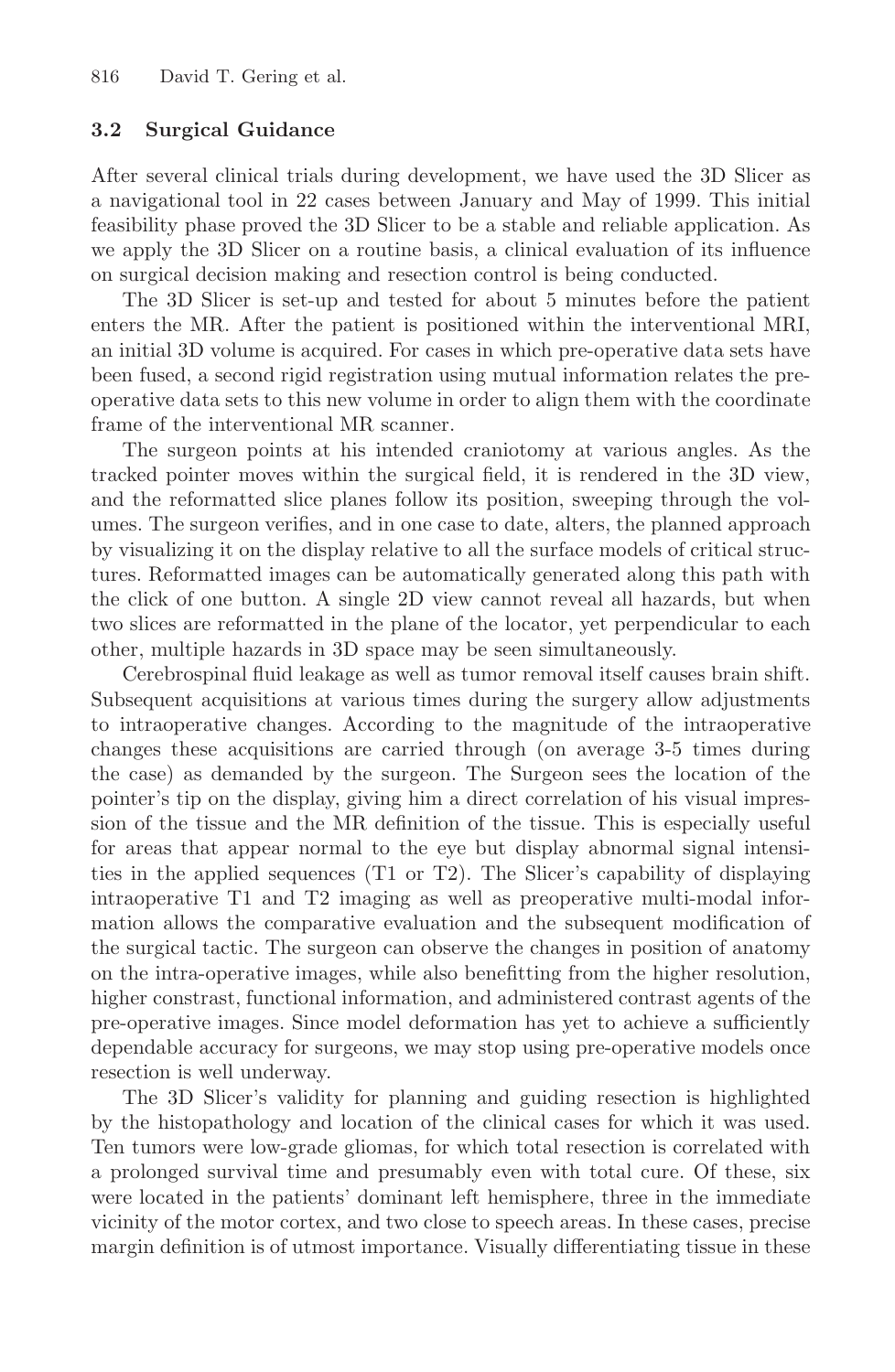tumors can be difficult to impossible, whereas T2-weighted images give a good estimate of the tumor extent. The display of these images allows a more careful control of total tumor resection. Of the remaining seven cases with high-grade (astrocytoma III and glioblastoma multiforme) tumors, four were adjacent to the motor cortex, thus making updated navigation a valuable tool to define the surgical goal and prevent morbidity.



**Fig. 1.** Surface models of skin, tumor (green), motor cortex (yellow), auditory verb generation (red), and visual verb generation (blue), are integrated with slices.

#### **3.3 Volumetric Analysis and Studies of Dynamics**

The 3D Slicer is used outside of surgery for quantitative studies that require making measurements on source images and 3D models simultaneously. Applications to date include modeling the female pelvic floor for studying incontinence [3], measurements of muscle mass, and orthopedic range of motion studies.

The open MR presents unprecedented opportunities for scientifically studying the dynamics that accompany intervention. We are using the 3D Slicer to analyze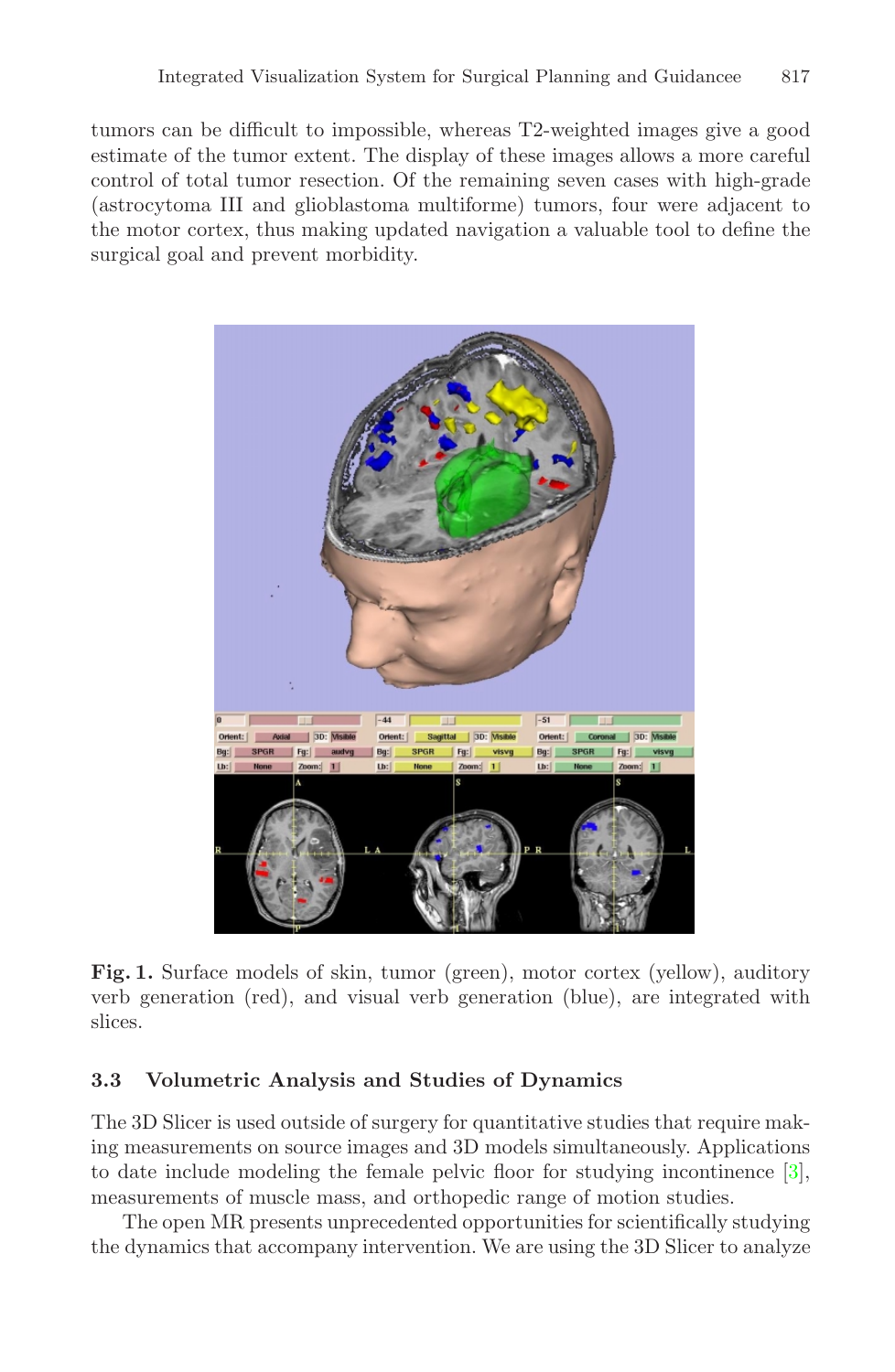brain shift [11] in an effort to eventually reach a level of understanding that includes predictive power. Then image-guided surgical techniques currently used in the open MR could be transferred to conventional operating rooms.

# **4 Discussion**

Aside from the ongoing benefits reaped from its applications, the 3D Slicer itself contributes to the field of image-guided surgery in the following four ways.

- **1.) Highly Integrated Analysis and Visualization** Image-guided surgery systems strive to achieve one or more of the following:
	- **–** Data analysis
	- **–** Surgical planning
	- **–** Surgical guidance
	- **–** Surgical guidance with intra-operative updates

Several existing software packages, such as ANALYZE [9], MEDx [15], and MNI [10], present a more extensive collection of tools for data analysis and planning, but do not support surgical guidance. Systems have been developed to facilitate surgical guidance tracking  $[4]$ , but they feature leaner support for analysis and planning, and they are not designed to incorporate intra-operative updates. Interleaving the results of several of the currently available systems can be cumbersome and time-consuming — making it impractical for clinical applications.

Our system is uniquely valuable in its integration of all of these facets into a single environment. Such cohesion is required for seamless integration of pre-operative and intra-operative data. Feedback from clinical users of the 3D Slicer suggest that they most appreciate its ability to help them navigate a complicated assembly of information.

## **2.) Integration with interventional MR** —

The 3D Slicer is the first software system to augment an open-MR scanner with a full array of pre-operative data. The analysis previously reserved for pre-operative data [9] can now be applied to exploring anatomical changes that occur as surgery progresses.

## **3.) Medical Reality Modeling Language** —

MRML conveniently describing 3D scenes composed of a heterogeneous mixture of scanned volumes, 3D surface models, and the coordinate transforms that express the geometric relationships between them.

## **4.) Freely Available, Open-Source Software** —

We have made the 3D Slicer freely available as a tool to clinicians and scientists [1]. It has a modular, easily extendable design for other researchers to expand its value in a rapidly evolving field.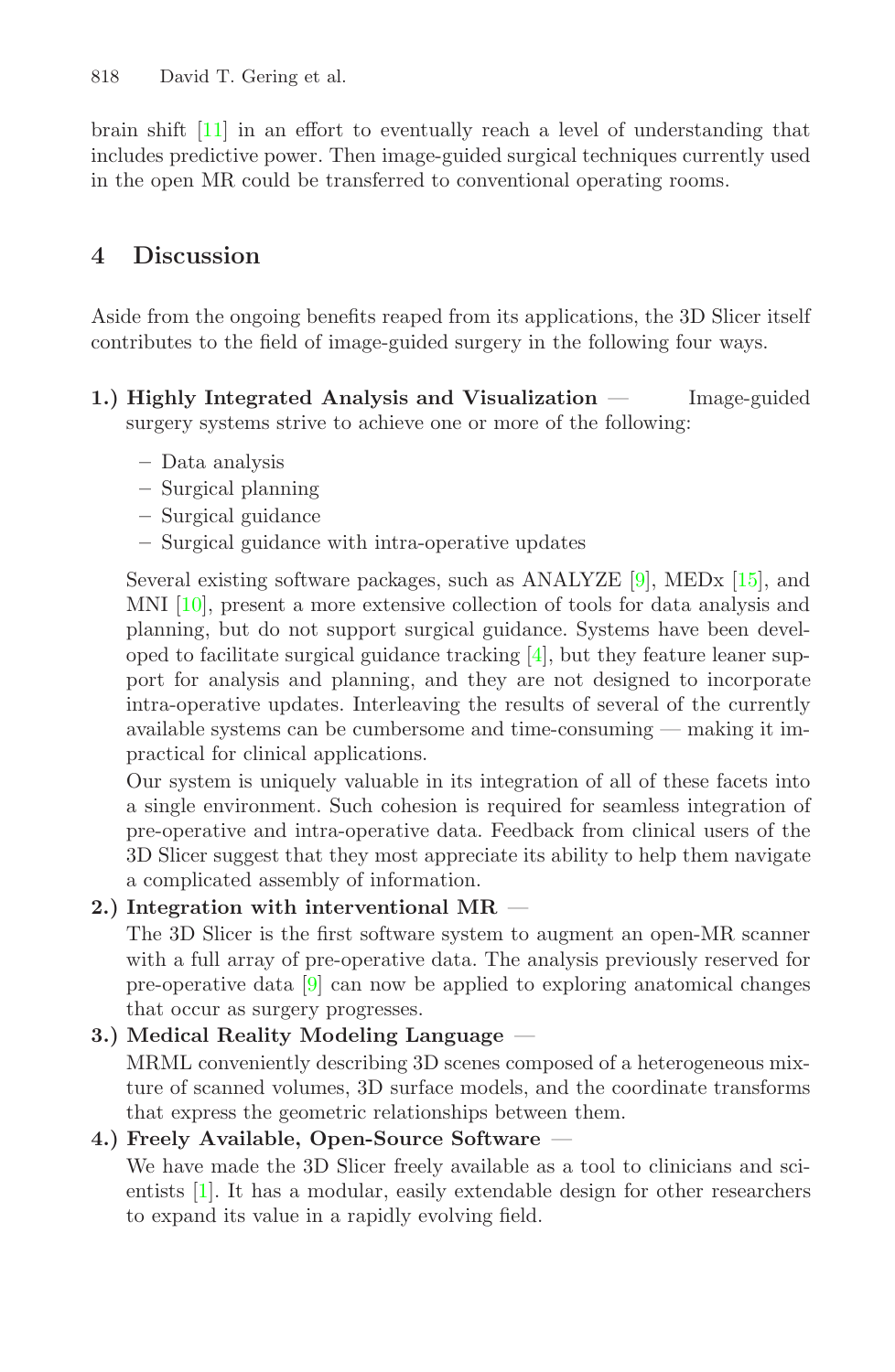

**Fig. 2.** The surgeon leads a probe through the surgical cavity to check for tumor remnants while observing the 2 orthogonal reformatted images.

## **References**

- 1. Brigham & Women's Hospital and Harvard Medical School. *Surgical Planning Lab*. http://www.splweb.bwh.harvard.edu:8000. 818
- 2. R.D. Bucholtz, D.D. Yah, J. Trobaugh, L.L. McDurmont, C.D. Sturm, C. Baumann, J.M. Henderson, A. Levy, and P. Kessman. The correction of stereotactic inaccuracy caused by brain shift using an interaoperative ultrasound device. In *Proceedings First Joint CVRMED/MRCAS*, Grenoble France, March 1997. 810
- 3. J. Fielding, H. Dumanli, A. Schreyer, S. Okuda, D. Gering, K. Zou, R. Kikinis, and F. Jolesz. MR based three-dimensional modeling of the normal female pelvic floor with quantification of muscle mass. *American Journal of Roentgenology*, In Press, 1999. 817
- 4. W.E.L. Grimson, M. Leventon, G. Ettinger, A. Chabrerie, F. Ozlen, S. Nakajima, H. Atsumi, R. Kikinis, and P. Black. Clinical experience with a high precision image-guided neurousurgery system. Boston, November 1998. Springer-Verlag. 818
- 5. N. Hata, T. Dohi, R. Kikinis, F.A. Jolesz, and W.M. Wells III. Computer assisted intra-operative MR-guided therapy: Pre and intra-operative image registraion, enhanced three-dimensional display, deformable registration. In *7th Annual meeting of Japan Society of Computer Aided Surgery*, pages 119–120, 1997. 810
- 6. J. Fitzpatrick J. West. Comparison and evaluation of retrospective intermodality brain image registration techniques. *Journal of Computer Assisted Tomography*, 21:554–566, 1997. 813
- 7. F.A. Jolesz. Image-guided procedures and the operating room of the future. *Radiology*, 204:601–612, May 1997. 810
- 8. L.D. Lunsford, R. Parrish, and L. Albright. Intraoperative imaging with a therapeutic computed tomographic scanner. *Neurosurgery*, 15:559–561, 1984. 810
- 9. Mayo Clinic. *ANALYZE Software*. http://www.mayo.edu/bir/analyze/ANALYZE Main.html. 818
- 10. MNI. *MNI Software*. http://www.bic.mni.mcgill.ca/software/. 818